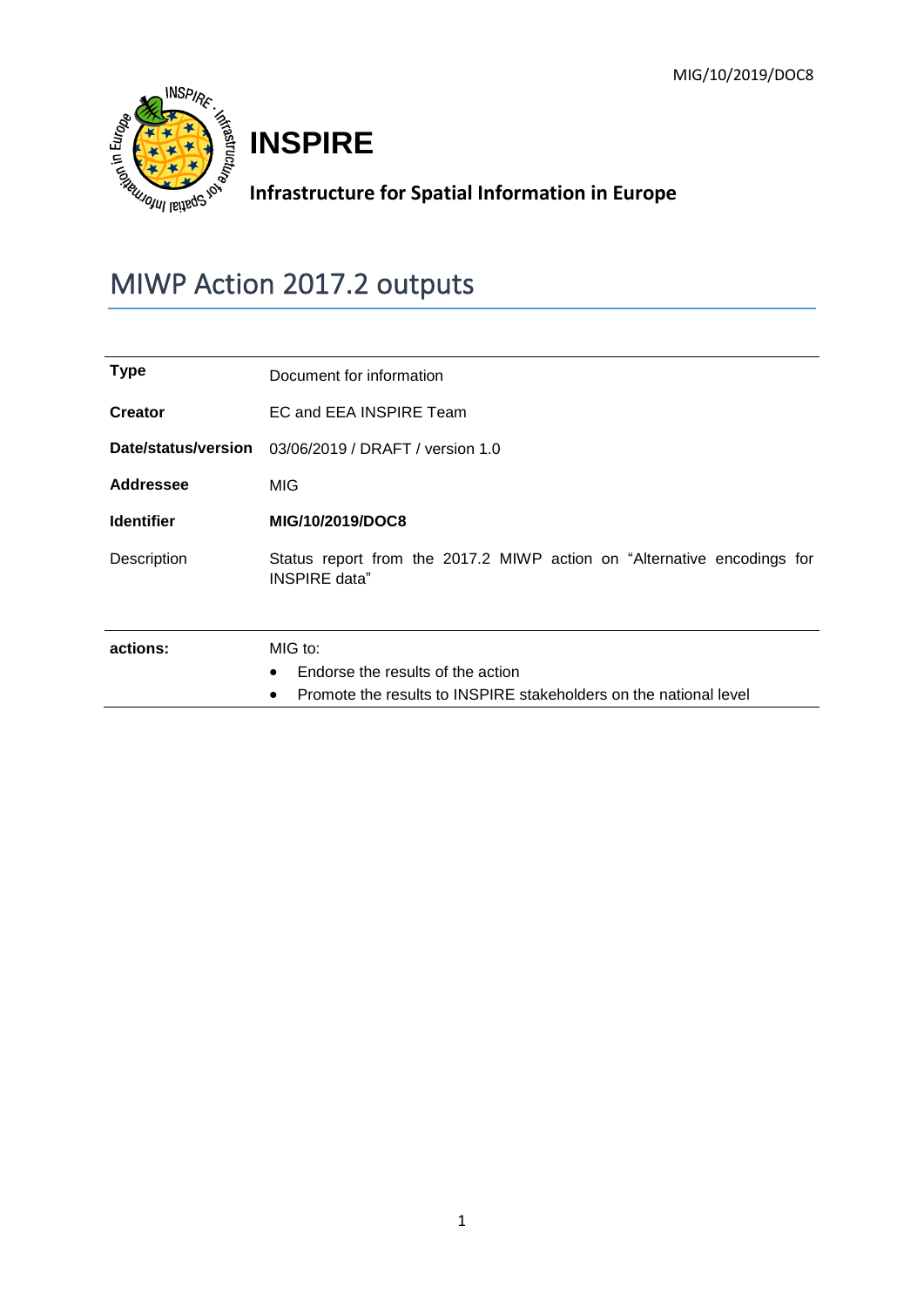MIG/10/2019/DOC8

### 1 Introduction

The overall objective of the action is to define alternative encoding rules (mainly for the purpose of viewing/analysis in mainstream GIS systems) for existing INSPIRE application schemas. Proposals for alternative encoding rules were collected through an open call on the MIG collaboration platform and prioritised by Member State representatives through a survey. The results of the survey clearly showed support for GeoJSON as a possible alternative encoding. In addition, also simplified GML, database formats (geopackage, PostGIS, ESRI Geodatabase) and linked data had significant support. Further proposals included also GeoSciML as an alternative encoding for GE and MR.

The first encoding that the 2017.2 expert group specified, in accordance with the demand of INSPIRE stakeholders is the GeoJSON encoding. GeoJSON $<sup>1</sup>$  may serve</sup> as an alternative or additional encoding for simple data sets. The expert group, supported by a contractor proposed encoding rules for the 'Addresses' and the 'Environmental Monitoring Facilities' data themes. The outcomes of the work are made available on  $G$ itHub<sup>2</sup>. In addition, model transformation rules are proposed with the overall objective to reduce the complexity of encoded INSPIRE data.

#### 1.1 INSPIRE UML-to-GeoJSON encoding rule

A document (versioned 0.1 as of 29/03/2019) describing the proposed encoding rule, is made available<sup>3</sup>. It provides an overview of the scope and rules for encoding INSPIRE data in accordance with the GeoJSON standard.

Both schema and instance encoding rules are covered, however it must be noted that, at this point, the JSON schema<sup>4</sup> is still in draft, and is not used in any of the targeted GIS tools. It is therefore not used normatively.

In the encoding rule, a two-step approach is adopted, where model transformations are applied on the level of the conceptual model. This model can then be encoded in simple GeoJSON using the provided general schema and instance conversion rules. In addition, it must be highlighted that the UML-to-GeoJSON encoding rule document does not contain specific rules for each INSPIRE data theme. Theme-specific rules are maintained in separate documents (currently available for 'Addresses' and 'Environmental Monitoring Facilities') to facilitate loosely coupled development cycles and groups.

1

<sup>&</sup>lt;sup>1</sup> GeoJSON standard specifications:<https://tools.ietf.org/html/rfc7946>

<sup>&</sup>lt;sup>2</sup> 2017.2 GitHub repository:<https://github.com/INSPIRE-MIF/2017.2>

<sup>&</sup>lt;sup>3</sup> <https://github.com/INSPIRE-MIF/2017.2/blob/master/GeoJSON/geojson-encoding-rule.md>

<sup>&</sup>lt;sup>4</sup> <https://json-schema.org/>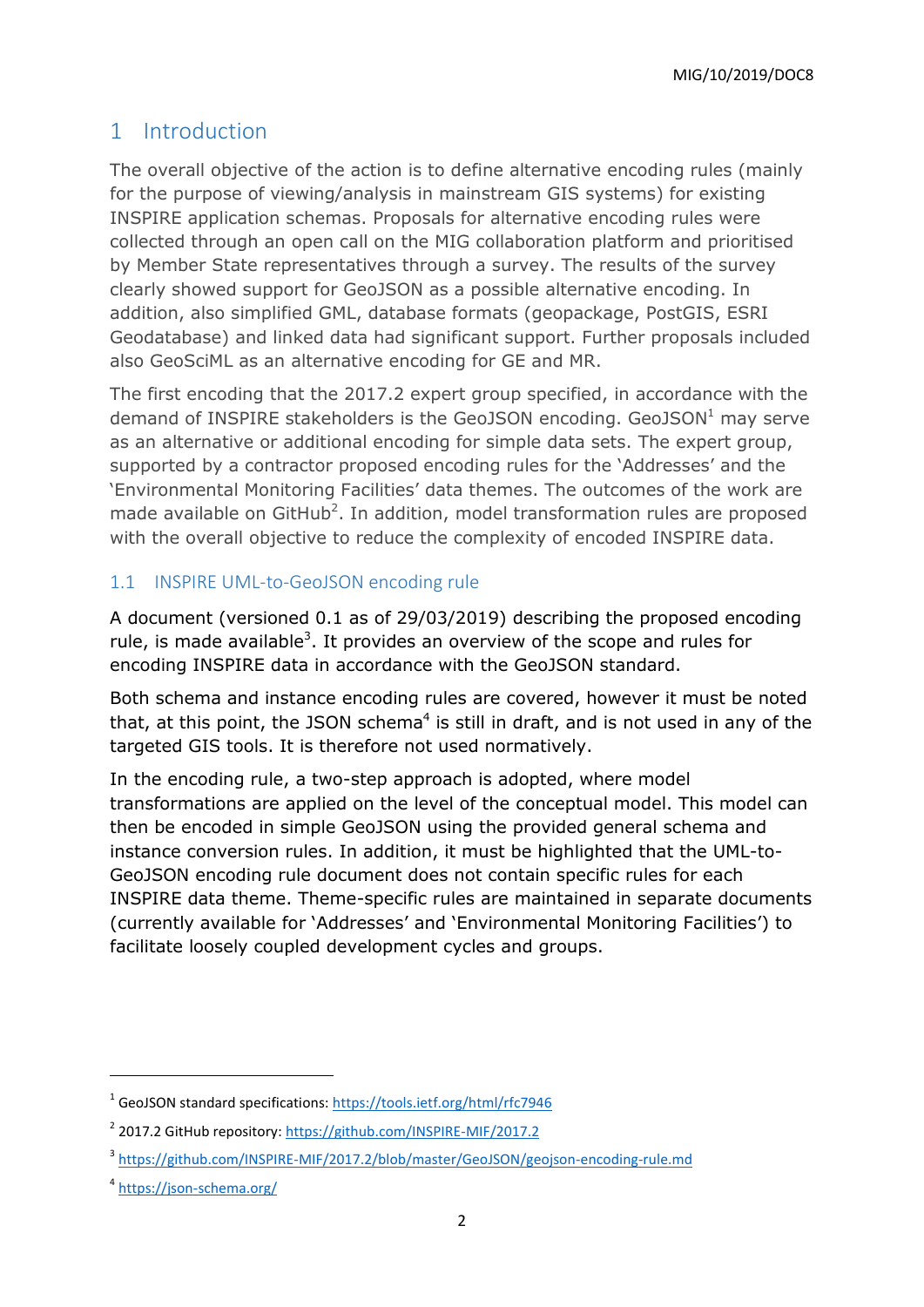#### 1.2 Model-transformation rules

Multiple model transformation methods are described and available on GitHub. These methods reduce the complexity of encoded INSPIRE data, e.g. by reducing the levels of aggregation, indirect referencing, using simple geometries and flattening structures such as arrays. As with alternate encodings, they have different objectives and scopes. A rule may be used with any number of encodings, including the default encoding, if applicable.

An encoding may refer to any number of such model transformation rules in its conformance classes. For this purpose, each model transformation rule is given a unique identifier (MT001, MT002, etc.).

#### 1.3 Theme-specific encoding

<span id="page-2-0"></span>1

Currently, as already outlined, specific encoding rules are made available for the 'Addresses', and 'Environmental Monitoring Facilities' data themes. Examples of GeoJSON instances that follow the encoding rules are also provided on GitHub. [Figure 1](#page-2-0) and [Figure 2](#page-3-0) (below) represent GeoJSON instances that follow the newly developed encoding rule. The data can be consumed by a broad range of cient applications. Further testing of the support by clients will be done and documented within the context of MIG action 2017.3.<sup>5</sup>

| 32 lines (32 sloc)   1.46 KB |                                           |                | $\quad \  \  \, \boxdot \quad \  \  \,$<br>⇔ | Raw | Blame | History                                             |  | m |
|------------------------------|-------------------------------------------|----------------|----------------------------------------------|-----|-------|-----------------------------------------------------|--|---|
| $\ddot{\phantom{1}}$         |                                           |                |                                              |     |       | © Mapbox © OpenStreetMap Improve the underlying map |  |   |
| -                            | inspireId.localId                         | А              |                                              |     |       |                                                     |  |   |
|                              | inspireld.namespace                       | h              |                                              |     |       |                                                     |  |   |
|                              | position.specification                    | p              |                                              |     |       |                                                     |  |   |
|                              | position.specification.href               | h <sub>i</sub> |                                              |     |       |                                                     |  |   |
|                              | position.method                           | $f_{\Gamma}$   |                                              |     |       |                                                     |  |   |
|                              | position.method.href                      | h              |                                              |     |       |                                                     |  |   |
|                              | position.default                          | tr             |                                              |     |       |                                                     |  |   |
|                              | locator.designator.addressNumber          | $\sqrt{5}$     |                                              |     |       |                                                     |  |   |
|                              | locator.designator.addressNumberExtension | А              |                                              |     |       |                                                     |  |   |
|                              | locator.level                             | si             |                                              |     |       |                                                     |  |   |
|                              | locator.level.href                        | h              |                                              |     |       |                                                     |  |   |
|                              | component.ThoroughfareName                | $F_{+}$        |                                              |     |       |                                                     |  |   |
|                              |                                           | $\mathbb{E}$   |                                              |     |       |                                                     |  |   |
|                              |                                           |                |                                              |     |       |                                                     |  |   |
| <b>Mepbox</b>                |                                           |                |                                              |     |       |                                                     |  |   |

*Figure 1. A GeoJSON instance of an 'Address' object visualized on GitHub*

<sup>&</sup>lt;sup>5</sup> Repository for testing of client support, established for MIG Action 2017.3[. https://github.com/INSPIRE-](https://github.com/INSPIRE-MIF/caniuse)[MIF/caniuse](https://github.com/INSPIRE-MIF/caniuse)